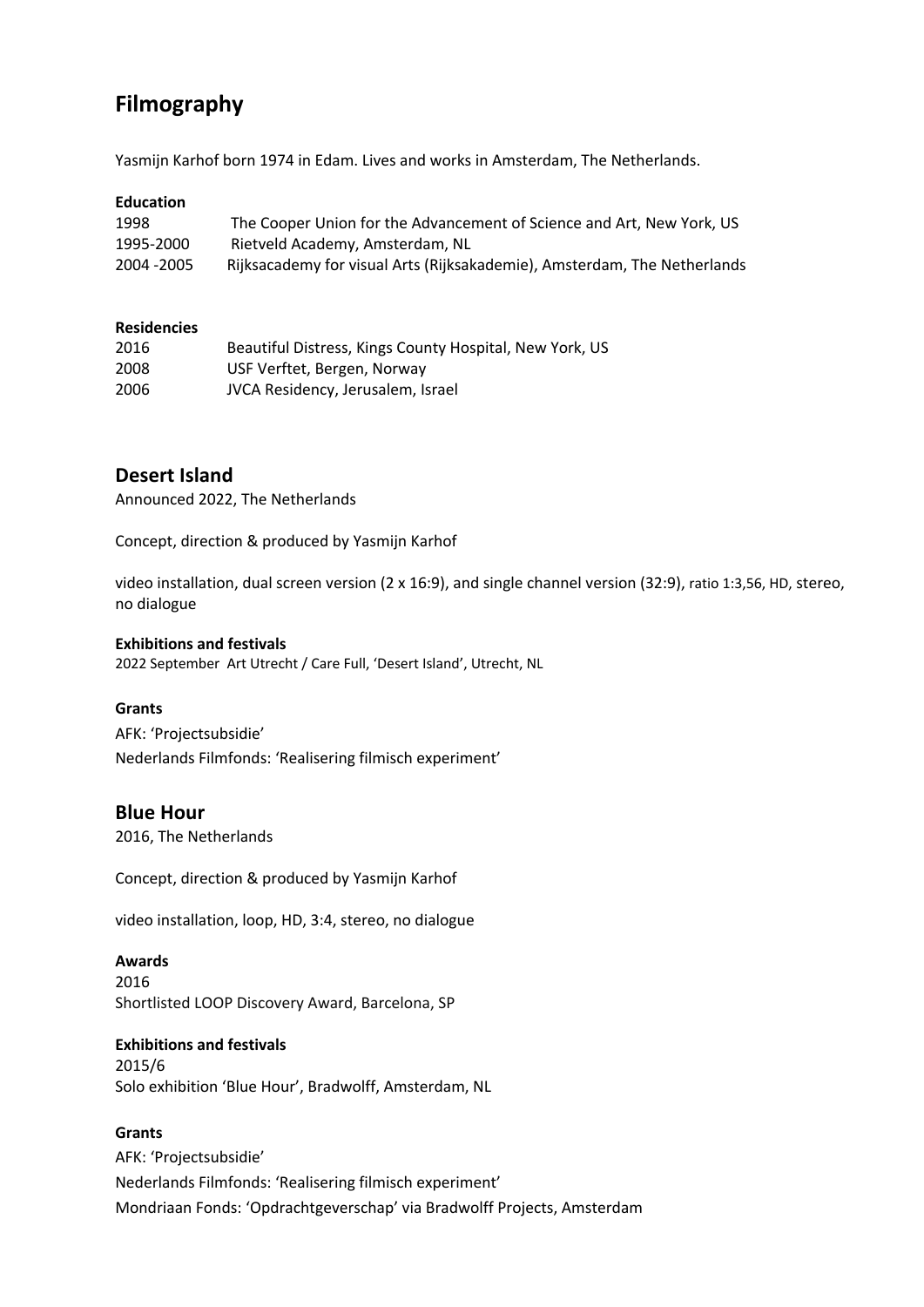Stichting stokroos

# **Inner space / Outer space**

2012/13, The Netherlands

Concept, direction & produced by Yasmijn Karhof

interactive video installation, loop, HD, two projections, 3 stereo audio tracks, two sided screen

### **Awards**

2012 BNG Workspace project award, Den Haag, The Netherlands

### **Exhibitions and festivals**

2014 Solo exhibition Workspace, Sign, Groningen, NL

2013 KadS, Soledad Senlle Art Foundation, Amsterdam, NL Inner space/Outer space, Concordia, Enschede, NL

2012/3 Inner space/Outer space, Filmhuis Den Haag, Den Hague, NL

### **Grants**

Filmhuis Den Haag/BNG Bank: 'Workspace projectprijs' AFK: 'Basisregeling Totstandkoming Beeldende Kunst' Nederlands Filmfonds: 'Realisering filmisch experiment' Mondriaan Fonds: 'Basisbeurs'

# **Vessel**

2013, The Netherlands/Norway

Concept, direction & produced by Jasper van den Brink & Yasmijn Karhof

three channel video installation, duration loop 20'00" min., HDV, 1080p, color, 3.0 LCR audio, no dialogue

### **Awards**

2013 Screengrab International New Media Arts Award, Townsville, Queensland, Australia

### **Exhibitions and festivals**

2013 Vessel, Screengrab new media art exhibition, School of Creative Art's eMerge Gallery, Australia Videonale.14, Bonn, Germany

### **Grants**

Nederlands Filmfonds: 'Realisering filmisch experiment' en 'Afwerking New Screen NL' Mondriaan Fonds: 'Projectsubsidie'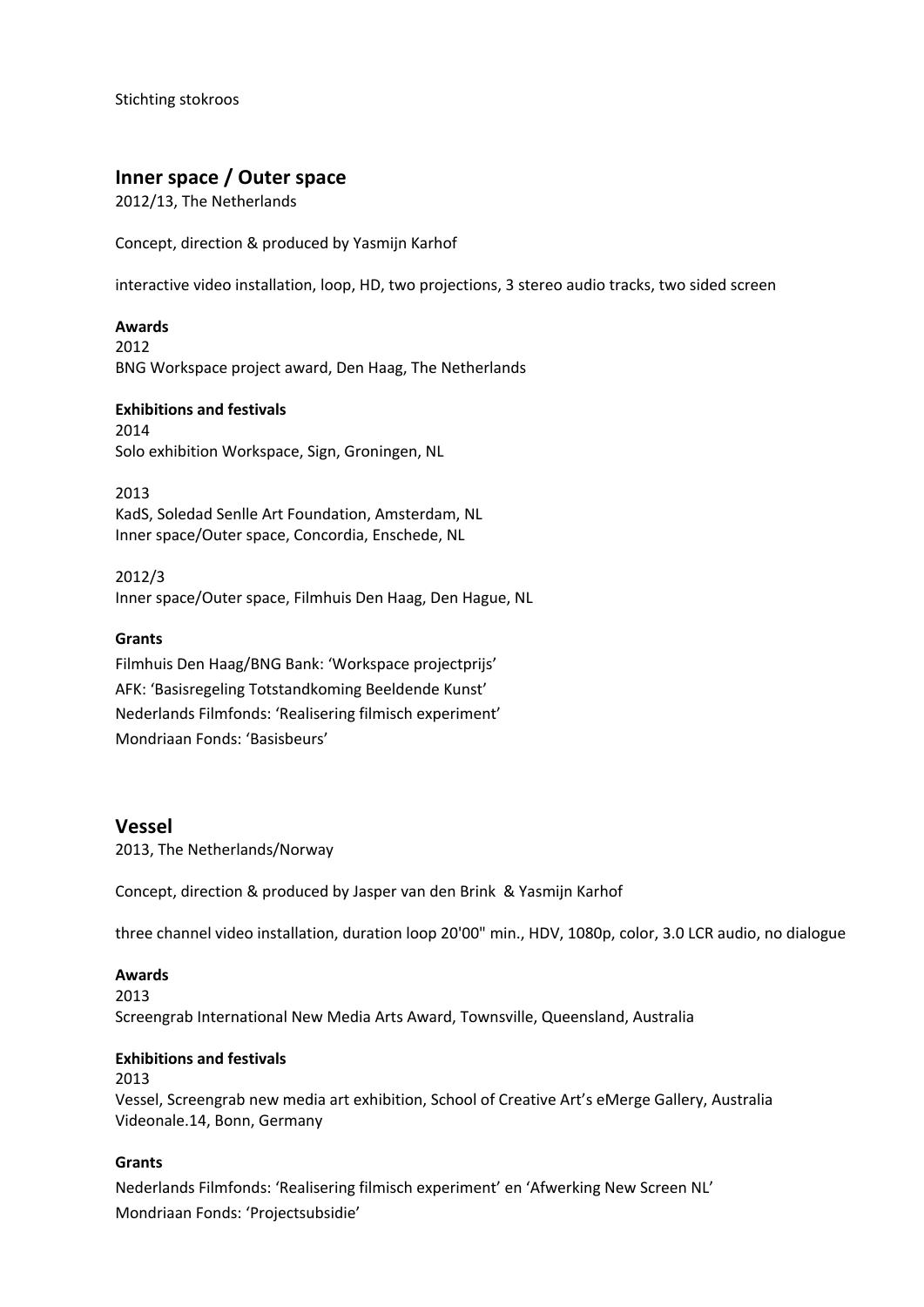USF Verftet and the council of Bergen, Bergen, NO

# **Play within a play**

2013, The Netherlands

Concept, direction & produced by Yasmijn Karhof

triptych film, 12'00" min., 35mm film transferred to HD, color, stereo, no dialogue 2013

## **Awards**

2015 Honorable Mention Award in the Experimental Short Competition, Nashville Film Festival, USA 2016 Shortlisted LOOP Discovery Award, SP

## **Exhibitions and festivals**

2022 Screenings through Filmpoule, Eye Film, NL

2015 Nashville Film Festival, Nashville, USA InScience Festival, Nijmegen, NL

2014

FEMINA, International Women's Film Festival, Rio de Janeiro, Brazil Braunschweig international film festival, Braunschweig, DE Museumnacht, Cinesonic, EYE, Amsterdam, NL Uitkijk goes short, De Uitkijk, Amsterdam, NL Workspace, Sign, Groningen, NL Best of the fest: korte films van het international film festival Rotterdam, Eye, Amsterdam, NL International Film Festival Rotterdam - IFFR, Spectrum Shorts, Rotterdam, NL

2013 HELD, Hollow Earth London, London, UK Bonte Avond, Loyd Hotel, Amsterdam, NL

### **Grants**

Nederlands Filmfonds: 'Realisering filmisch experiment' Mondriaan Fonds: 'Projectsubsidie'

# **About Romeo, the love sick poet**

2009, The Netherlands / Japan

Concept, scenario & produced by Yasmijn Karhof

interactive scenario, text, images, video, webbrowser or CD-rom

**Grants**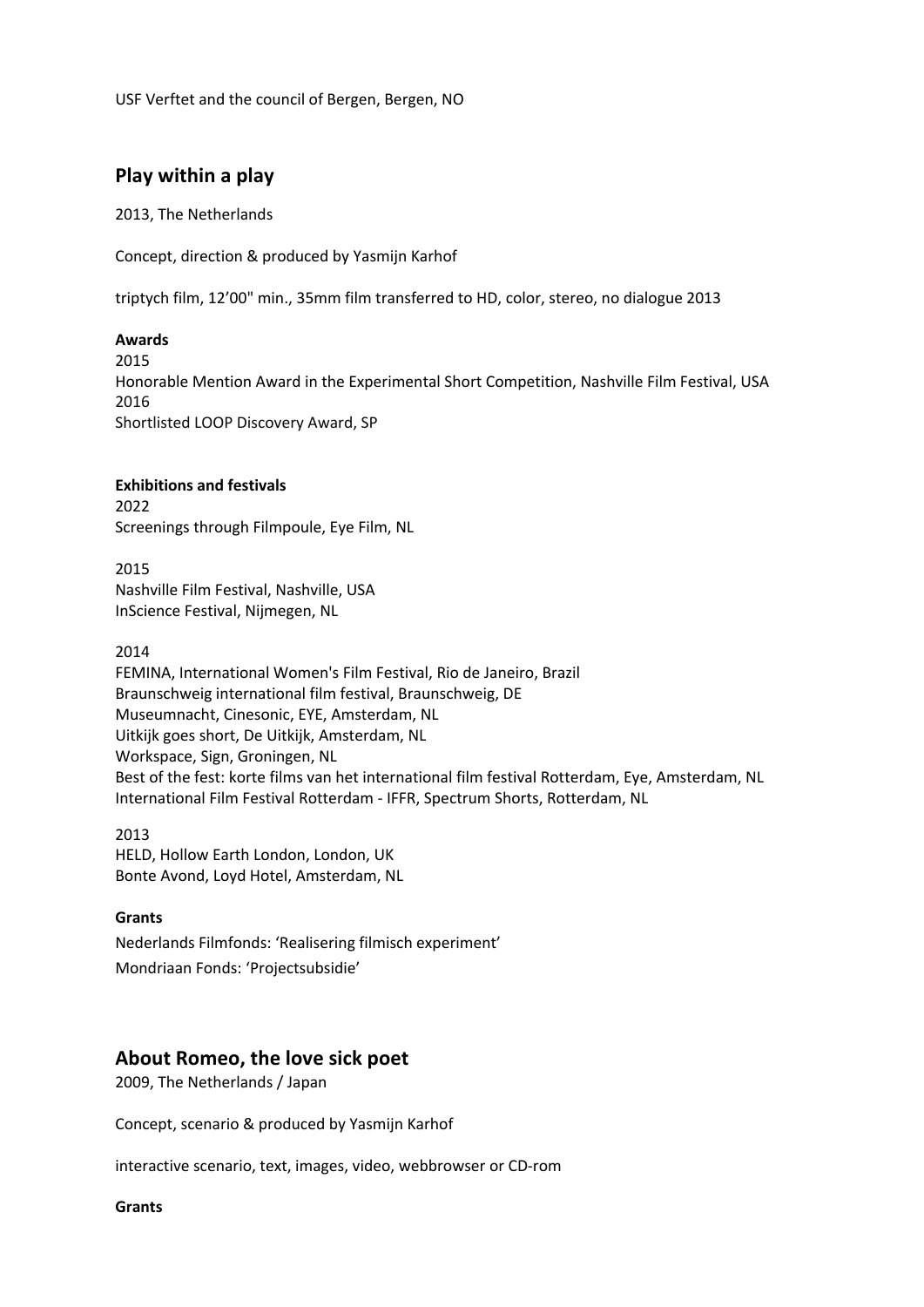Nederlands Filmfonds: 'Ontwikkeling filmisch experiment' Mondriaan Fonds: 'Basisbeurs'

# **Rain, Sugar, Eye**

2006-07, The Netherlands

Concept, direction & produced by Yasmijn Karhof

triptych film, 12'30" min., single shot, S16mm film, stereo, no dialogue

## **Awards**

2007 Finalist of the international competition of Unimovie 2007, Rome, Italy

**Collection**

Sugar, Private collector Eye, Paviljoens Almere, in 2013 geschonken aan ?

## **Exhibitions and festivals**

2019

vertoningen Korte Film Poule, diverse bioscopen en filmhuizen, NL

2017 vertoningen Korte Film Poule, diverse bioscopen en filmhuizen, NL

2016 vertoningen Korte Film Poule, diverse bioscopen en filmhuizen, NL

2015 vertoningen Korte Film Poule, diverse bioscopen en filmhuizen, NL

2014 Donna E Liberta, Associazionne Culturale, Rome, IT Festarte, MAAM Museo dell'Altro e dell'Altrove di Metropoliz città meticcia, Rome, IT 23 vertoningen Korte Film Poule, diverse bioscopen en filmhuizen, NL

2012-2013

People can only deal with the fantasy when they are ready for it, Museum De Paviljoens, Almere, NL

2011

42 – 24h Off Screen, Fuoricampo Gallery, Siena, Italy Verzamelingen; beeldende kunst uit acht waterlandse collecties, Museum Waterland, Purmerend, NL 2009 Unknown Territory, Museum de Paviljoens, Almere, The Netherlands *Mono No Aware, Christus Triumfatorkerk, Den Haag, The Netherlands*

2008 Out of everywhere, Filmbank, Amsterdam, The Netherlands Belicht , Galerie de Expeditie, Amsterdam, The Netherlands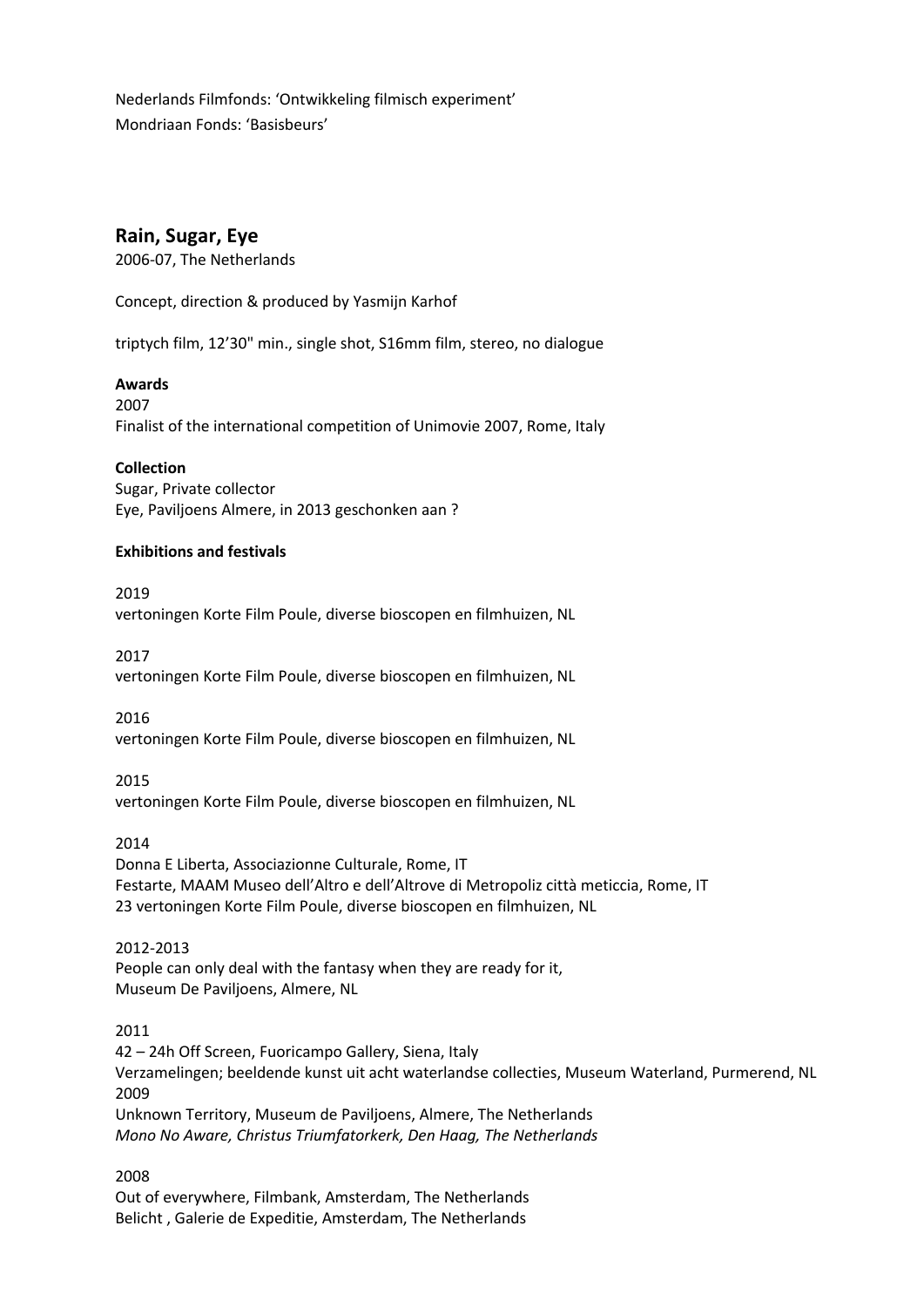2007 Troll site event, Youkobo Art Space, Tokyo, JP Unimovie, Rome, Italy NMWA Festival, National Museum of Woman in the Arts, Washington, US Celluloid / Digitaal 6 : tien jaar onderzoek & ontwikkeling Filmfonds, Cinema de Balie, Amsterdam, NL Verbonden Eeuwen, Edamsmuseum, Edam, The Netherlands 700IS film festival, Culture Centre of Fljótsdalshéra, Egilsstadir, Iceland Defining mountains, A and A gallery, Osaka, Japan

### 2006

Re:visie, Centraal Museum Utrecht, Utrecht, The Netherlands Gædingarnir/Wonderchildren, Living Art Museum and gallery 100°, Reykjavík, Iceland Collapse, Impakt, Utrecht, The Netherlands

2005 Open Ateliers, Rijksakademie, Amsterdam, The Netherlands

## **Grants**

Nederlands Filmfonds: 'Realisering filmisch experiment' Fellowship Rabobank Rijksakademie van beeldende kunsten

## **Romeo**

2005, The Netherlands

Concept, direction & produced by Yasmijn Karhof

life size video installation, vertical projection, 0'18" min, dv pal, stereo

### **Exhibitions and festivals**

2021 Live from the Rijks - 150 Years of Artistic Practice, Rijksakademie, Amsterdam, NL

2006 Fragile, Stedelijk Museum 's-Hertogenbosch, 's-Hertogenbosch, The Netherlands

2005 Open Ateliers, Rijksakademie, Amsterdam, The Netherlands

# **Grants**

Fellowship Rabobank Rijksakademie van beeldende kunsten

# **Edam**

2000, The Netherlands

Concept, direction & produced by Yasmijn Karhof